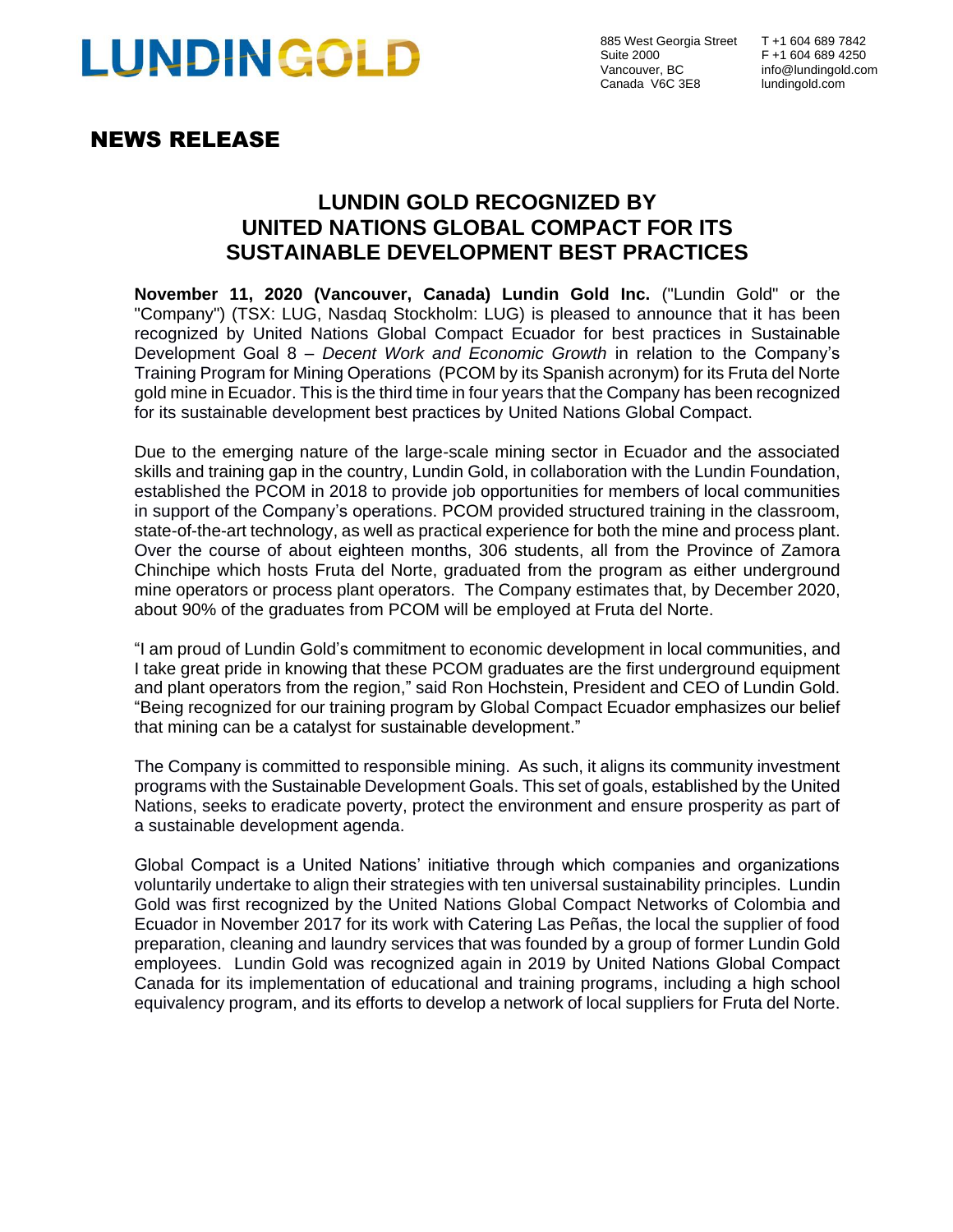## **About the Lundin Foundation**

The Lundin Foundation works in partnership with the Lundin Group of Companies, host governments, and local communities to improve the management of, and benefit streams from, resource development projects. Operating across diverse geographies, each with a unique cultural and socio-economic context, the Foundation aims to ensure inclusive benefits for generations to come.

The Foundation embodies the entrepreneurial spirit of the Lundin Group of Companies, creating jobs, stimulating the economy, training workers and improving livelihoods for those living at or near the bottom of the economic pyramid. The Foundation designs and implements strategic initiatives through the provision of capacity building, targeted technical assistance and performance-based funding. Since inception, the Foundation has disbursed \$62 million in support of building resilient communities.

### **About Lundin Gold**

Lundin Gold, headquartered in Vancouver, Canada, owns the Fruta del Norte gold mine in southeast Ecuador. Fruta del Norte is among the largest and highest-grade gold projects in the world currently in production.

The Company's board and management team have extensive expertise in mine operations and are dedicated to advancing Fruta del Norte responsibly. The Company operates with transparency and in accordance with international best practices. Lundin Gold is committed to delivering value to its shareholders, while simultaneously providing economic and social benefits to impacted communities, fostering a healthy and safe workplace and minimizing the environmental impact. The Company believes that the value created through the development of Fruta del Norte will benefit its shareholders, the Government and the citizens of Ecuador.

### *For more information, please contact*

Lundin Gold Inc. Ron F. Hochstein President and CEO +593 2-299-6400 +604-806-3589

Lundin Gold Inc. Sabina Srubiski Manager, Investor Relations +1-604-806-3089 [info@lundingold.com](mailto:info@lundingold.com) [www.lundingold.com](http://www.lundingold.com/)

[Follow Lundin Gold on Twitter](https://twitter.com/LundinGold)